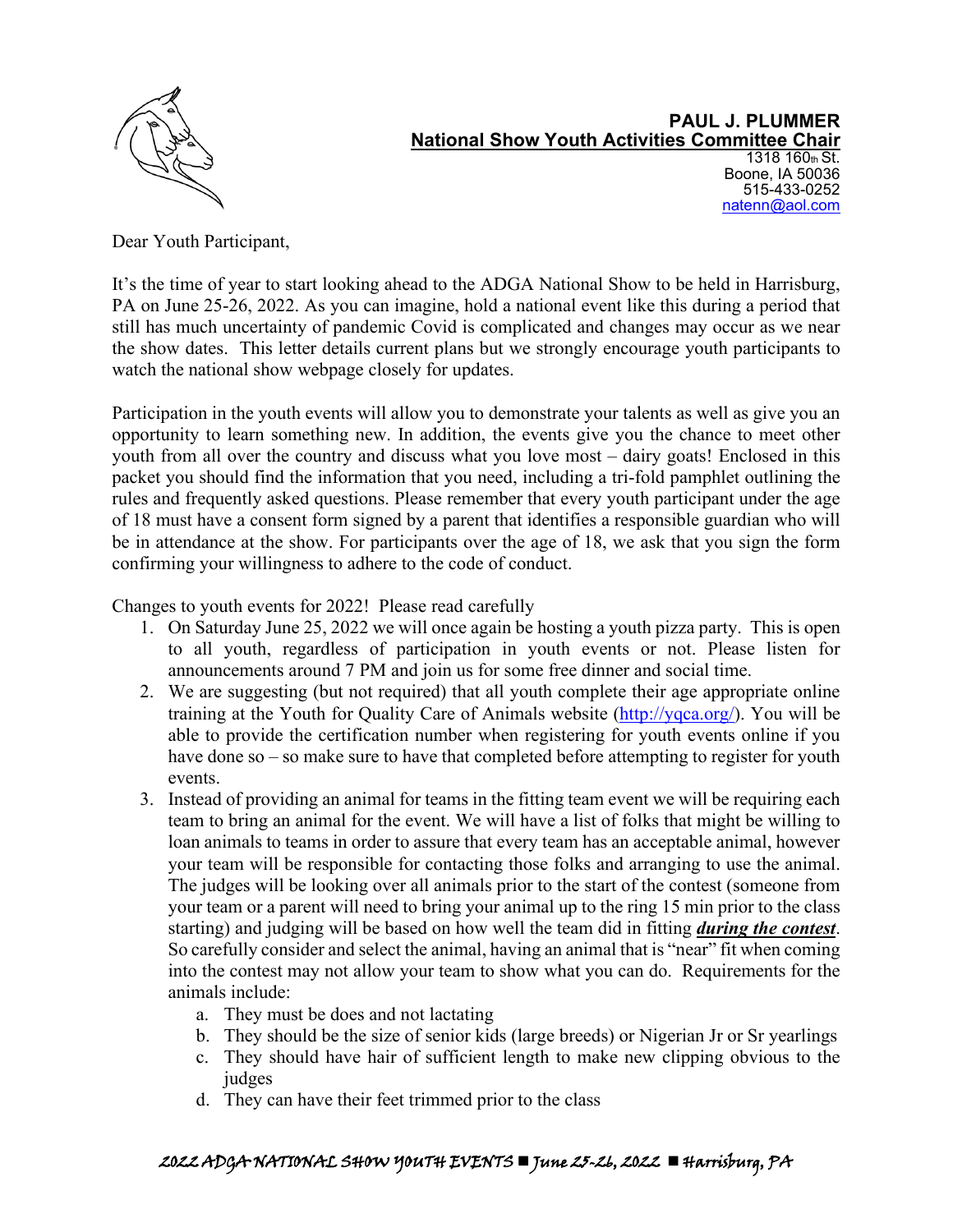We are pleased to say that we will again be offering a youth show that will be embedded in the week-long open show. This will provide our youth members a unique opportunity to "shine." The embedded show and the youth **events are two separate events** and you can elect to participate in one or both events. Please read below for updates and information related to each.

## **Youth Events:**

Deadline for entry – June 12, 2022 Online entry required –<https://adga.fairwire.com/>

These forms should be complete online prior to June 12, 2022. Due to moving to an online registration we request that all participants be sure and fill in this information and register in advance.

Again we are pleased to say that this year's contests will occur on both Saturday and Sunday. We will be in touch regarding the participant meeting details and the Judging and Management contest will start at 4 PM, followed by the pizza party at 7 PM.

Events will resume Sunday, July 25 at 8:00 AM with the Showmanship classes. We will be doing two classes of showmanship concurrently in two side by side rings. This will allow us to expedite the showmanship portion of the youth events in order to complete everything before the breed shows begin.

A couple of other issues warrant comment:

# • **Remember, to be eligible for the Premier Youth Exhibitor Awards, you must compete in all three (showmanship, management and judging) youth events.**

If youth are having a graduation and can not attend the youth events on Saturday, then the Youth Show Chair/Committee will provide an alternative method for them to participate in the judging contest and the management test. If the youth use the alternative method, they will still be eligible for Premier Youth Exhibitor. These youth must notify the National Show Youth Chair prior to the deadline for entry and should be prepared to provide documentation of the graduation such as a program, announcement, etc.

**•** As in previous years, youth are allowed to bring a showmanship doe for use in the youth events with dismissal Sunday evening. This allows youth who are unable to stay for the entire week the opportunity to use their favorite showmanship animals. It should be noted that these animals still have the same health requirements as the open show animals and must be removed from the grounds by Monday morning. Of course, youth may also elect to borrow a showmanship animal from a friend who is staying for the week. If you are interested in bringing your does for just the weekend, please read the guidelines in the rules carefully and be sure to check the appropriate box on the entry form. Due to limited space, **all showmanship does need to be entered by June 12, 2022.** After that deadline pens will not be available. Please also note that you will not be given a tack pen (all tack and supplies will need to be neatly stored in front of you animal's pen or on your truck. Additionally, animals owned by the same family will be housed together in a single pen. **If** 

# 2022 ADGA NATIONAL SHOW YOUTH EVENTS  $\blacksquare$  June 25-26, 2022  $\blacksquare$  Harrisburg, PA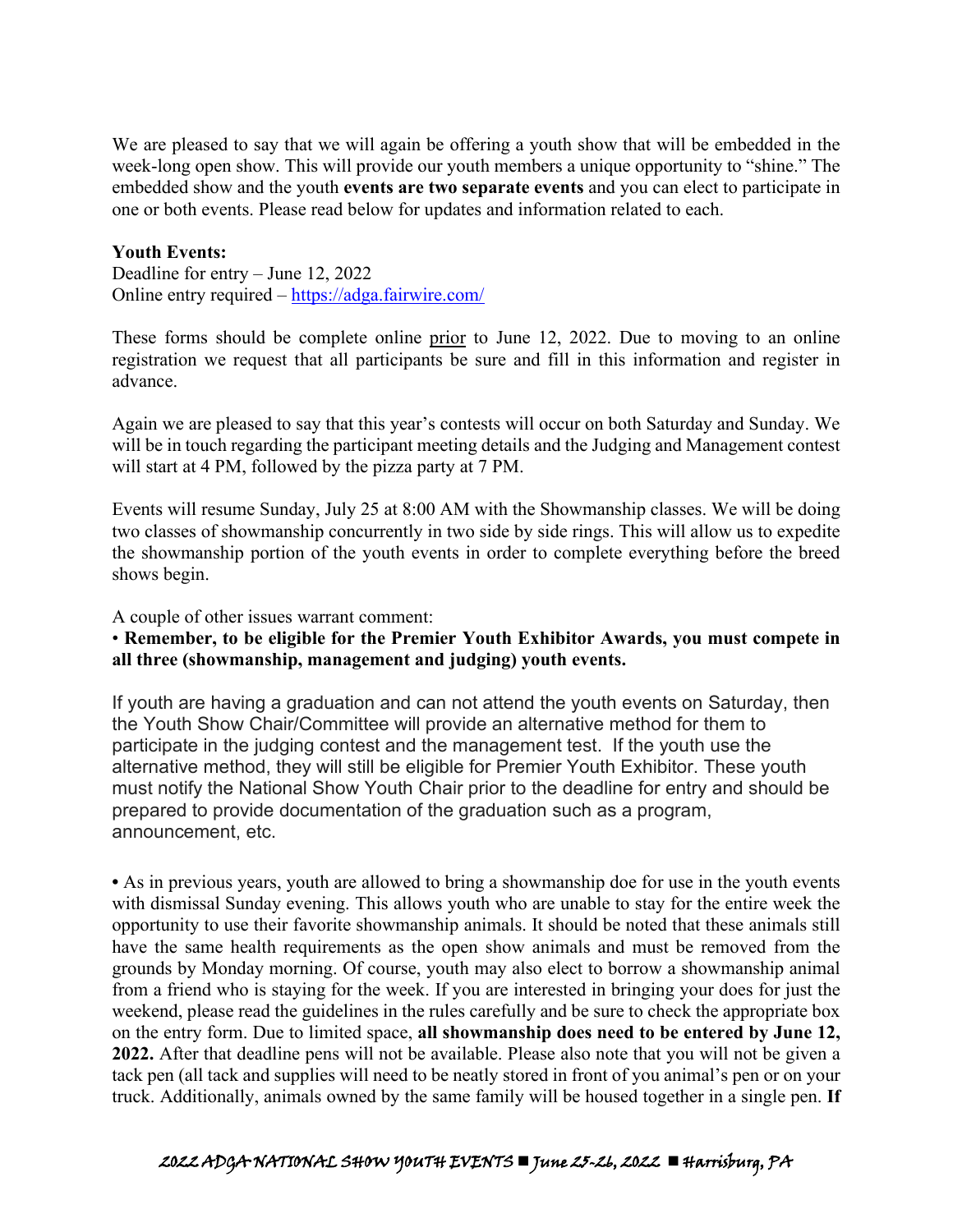# **you have entered your does in the open show and/or embedded show and have purchased pens for them, you DO NOT need to request a showmanship pen.**

**•** All participants are required to adhere to the code of conduct presented in the parental consent form. Individuals caught partaking in the consumption of alcoholic beverages will be disqualified from the competition and may be asked to leave the fairgrounds for the remainder of the show. If state or national laws have been violated, the authorities may be contacted. Any youth awards previously won at the 2022 Youth Events will be forfeited.

• Remember, that in order for open show placings of your does to contribute points towards the Premier Youth Exhibition awards, they must list the youth's (and only the youth's) name as the sole owner on the registration paper. This animal can, however, still be shown as part of a "herd unit" for the open show. Also note that placings in the youth embedded show will not count towards Premier Youth Exhibitor. If you have any additional questions concerning this, please consult the youth rules brochure or call.

• Please take note of the proper attire for showmanship as discussed in the youth rules brochure. The judges will be aware of these rules and participants who fail to conform will not be allowed in the show ring or may be penalized during judging (this action will be at the discrimination of the committee and judge).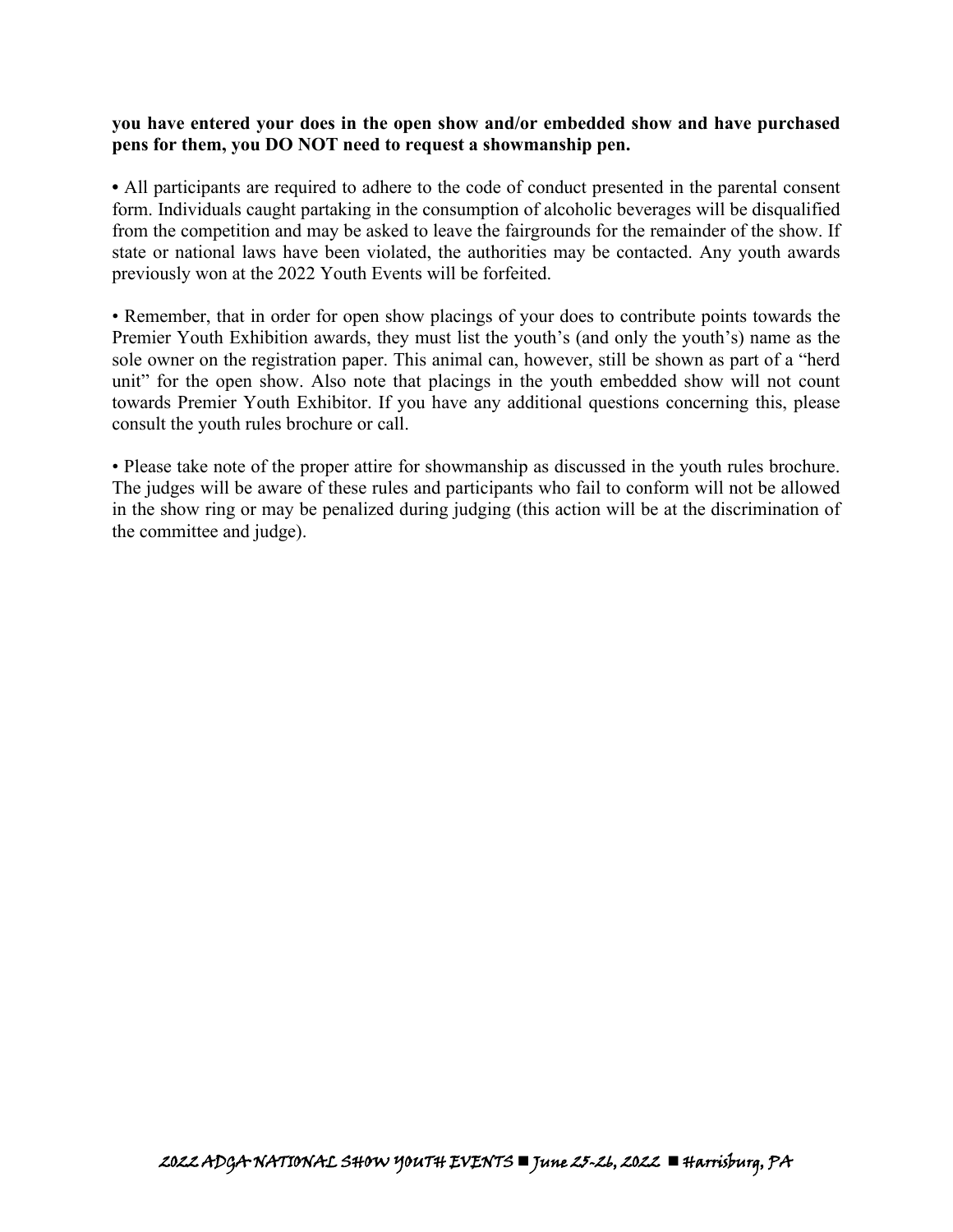Youth Embedded Show Deadline for entry – June 12, 2022 Forms Required –<https://adga.fairwire.com/>

For those of you who are not familiar with this type of show, here is how it will operate. Entered animals will have a mark made on their "ring card" prior to entering the ring that will identify them as embedded show animals. All animals will enter the ring together for the open show class. Once the judge has placed the animals, a show volunteer will go down the lineup and will record the top two placed youth animals and distribute placing ribbons to those animals, as well as participation buttons to all youth entries. Following the selection of the open show champion for each breed, we will invite the first and second place youth animals back into the ring for selection of the Youth Premier Doe (One Junior (Dry) Doe and One Senior (Milking) Doe for each breed).

There are detailed directions for entry, rules and entry forms enclosed in this packet, however, some important points are detailed below for your reference:

- 1) You are not required to participate in the youth events on the first weekend to be able to participate in the embedded show, however, you are required to be entered in the open show to participate. All embedded show animals will be required to follow national show guidelines and are required to follow the check-in times and dismissal times for the open show. **You cannot just bring your does in for the day of the show.**
- 2) Entry is a two-step process. First enter in the open show at [https://adga.fairwire.com/.](https://adga.fairwire.com/) Following entry in the open show you will then be able to enter them in the embedded show in the same entry system. You are only permitted to enter one animal per class in the embedded show and we do not do group classes in the embedded show. Both open and youth embedded entries need to be completed by June 12, 2022.
- 3) ADGA wants to make sure that the names of these awards are appropriately advertised. When referencing your placings online, in your project workbooks or in printed press the following terminology should be used. **By signing the embedded show entry form, you are agreeing to use the following conventions in advertising.**
	- a. Class winners shall be designated as  $1<sup>st</sup>$  or  $2<sup>nd</sup>$  place embedded youth  $\leq$  insert class name here> winner at the 20XX ADGA National Show.
	- b. Breed winners shall be designated as Youth Premier <insert Junior or Senior and Breed> Doe at the ADGA 20XX National Show
- 4) All embedded show animals must have the youth's name listed as the sole owner on the official ADGA registration paper and the animal must be shown by the youth who owns that animal. If a youth owner is not available to show the animal in the appropriate class, it cannot be shown in the embedded show.
- 5) Only 1 embedded show animal can be entered per age class. If you have more than one animal that age, you will need to select in advance which one will be entered as the embedded animal.
- 6) The youth showing the animal in the embedded show will need to follow the guidelines for show attire outlined in the open show packet (which is slightly different than the youth showmanship attire). Please review this information carefully and make sure that you have appropriate attire. If you are not wearing attire that follows the guidelines, you may be prevented entry to the show ring.
- 7) It is the youth's responsibility to make sure that his/her "ring card" has been appropriately marked for the correct animal during the show check-in.